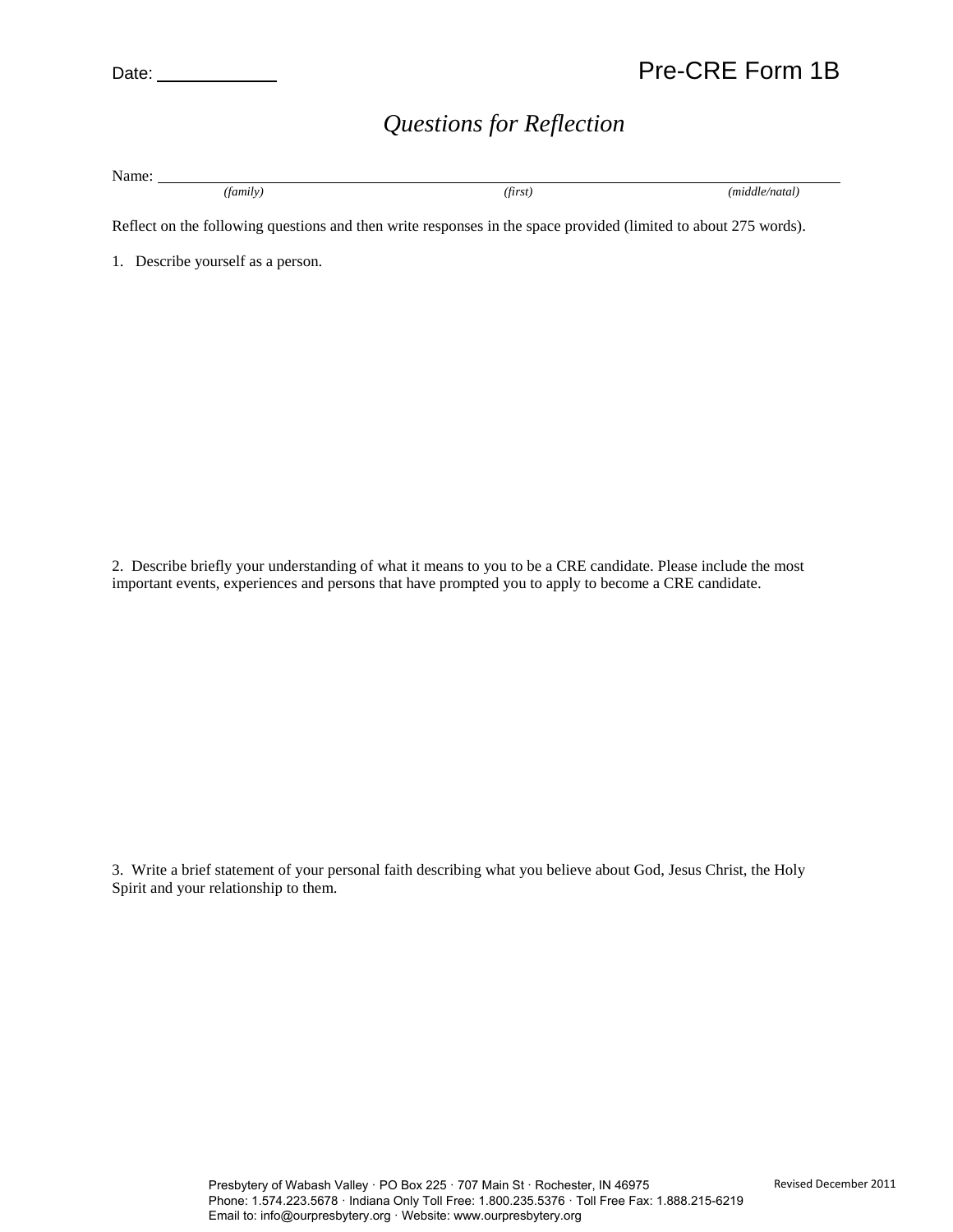4. What does it mean to you to be Presbyterian?

5. Describe your current spiritual practices and disciplines.

6. Who/what is your ideal/role model for ministry? What do you expect in your ministry? What aspect of ministry do you find least interesting?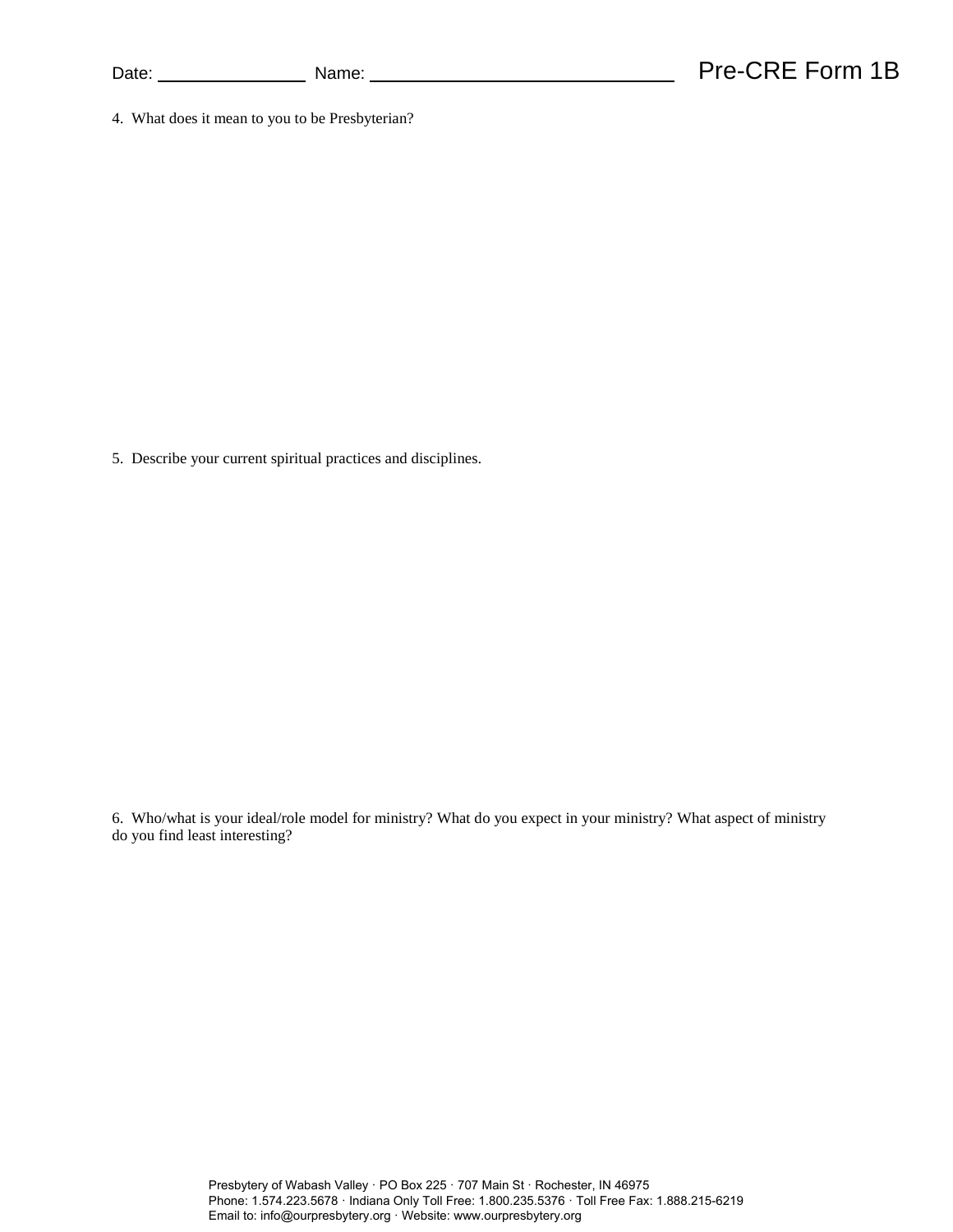| Date: |  |
|-------|--|
|       |  |

7. What are you doing to maintain your physical and emotional health?

8. Comment on what have been/are some of your more meaningful interests and hobbies.

9. Briefly discuss how you plan to finance your theological education.

Signature:

*(date)*